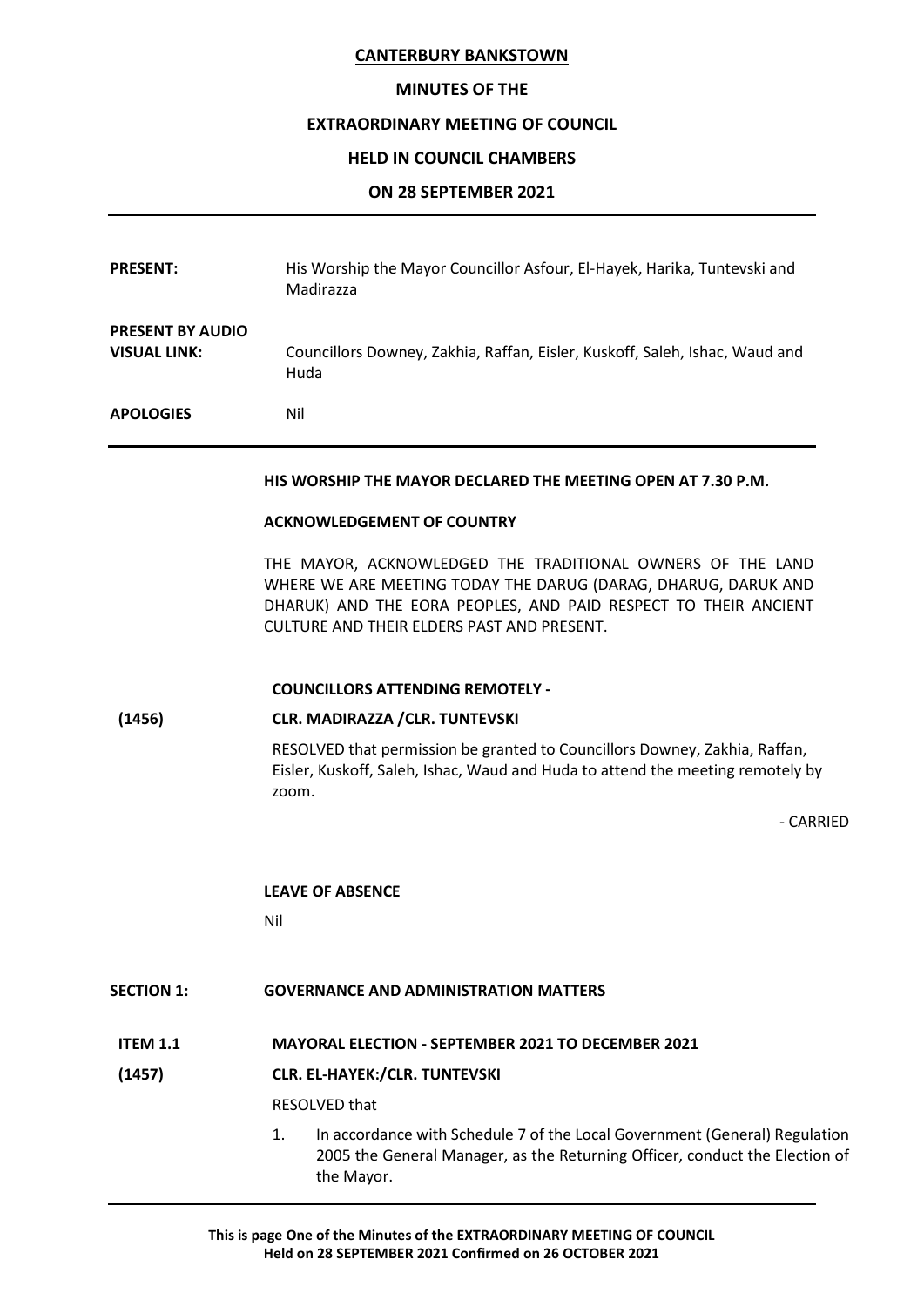### CANTERBURY BANKSTOWN

### MINUTES OF THE

#### EXTRAORDINARY MEETING OF COUNCIL

### HELD IN COUNCIL CHAMBERS

### ON 28 SEPTEMBER 2021

2. In the event that there be more than one (1) nomination the method of voting be open voting.

- CARRIED

 The Chairperson vacated the Chair. The General Manager assumed the role of Returning Officer.

 The Returning Officer called for nominations in writing for the office of Mayor for the period September 2021 to December 2021.

The following nominations were received:-

 CLR ISHAC CLR ASFOUR

AN OPEN BALLOT WAS CONDUCTED BY THE RETURNING OFFICER WHICH RESULTED AS FOLLOWS:

 CLR ISHAC 4 VOTES CLR ASFOUR 10 VOTES

 THE RETURNING OFFICER THEN DECLARED CLR ASFOUR ELECTED TO THE OFFICE OF MAYOR FOR THE PERIOD SEPTEMBER 2021 TO DECEMBER 2021.

AT THIS STAGE HIS WORSHIP THE MAYOR, CLR ASFOUR ASSUMED THE CHAIR.

ITEM 1.2 ELECTION OF DEPUTY MAYOR - SEPTEMBER 2021 TO DECEMBER 2021 – TUNTVESKI / HUDA

#### (1458) CLR. TUNTEVSKI:/CLR. HUDA

RESOLVED that

- 1. Council elect a Deputy Mayor for period September 2021 to December 2021
- 2. The fee for the Deputy Mayor be set at 20% of the Mayoral fee per annum for the term of office.
- 3. In accordance with Section 7 of the Local Government (General) Regulation 2005, the General Manager, as the Returning Officer be requested to administer the Election of the Deputy Mayor.

This is page Two of the Minutes of the EXTRAORDINARY MEETING OF COUNCIL Held on 28 SEPTEMBER 2021 Confirmed on 26 OCTOBER 2021